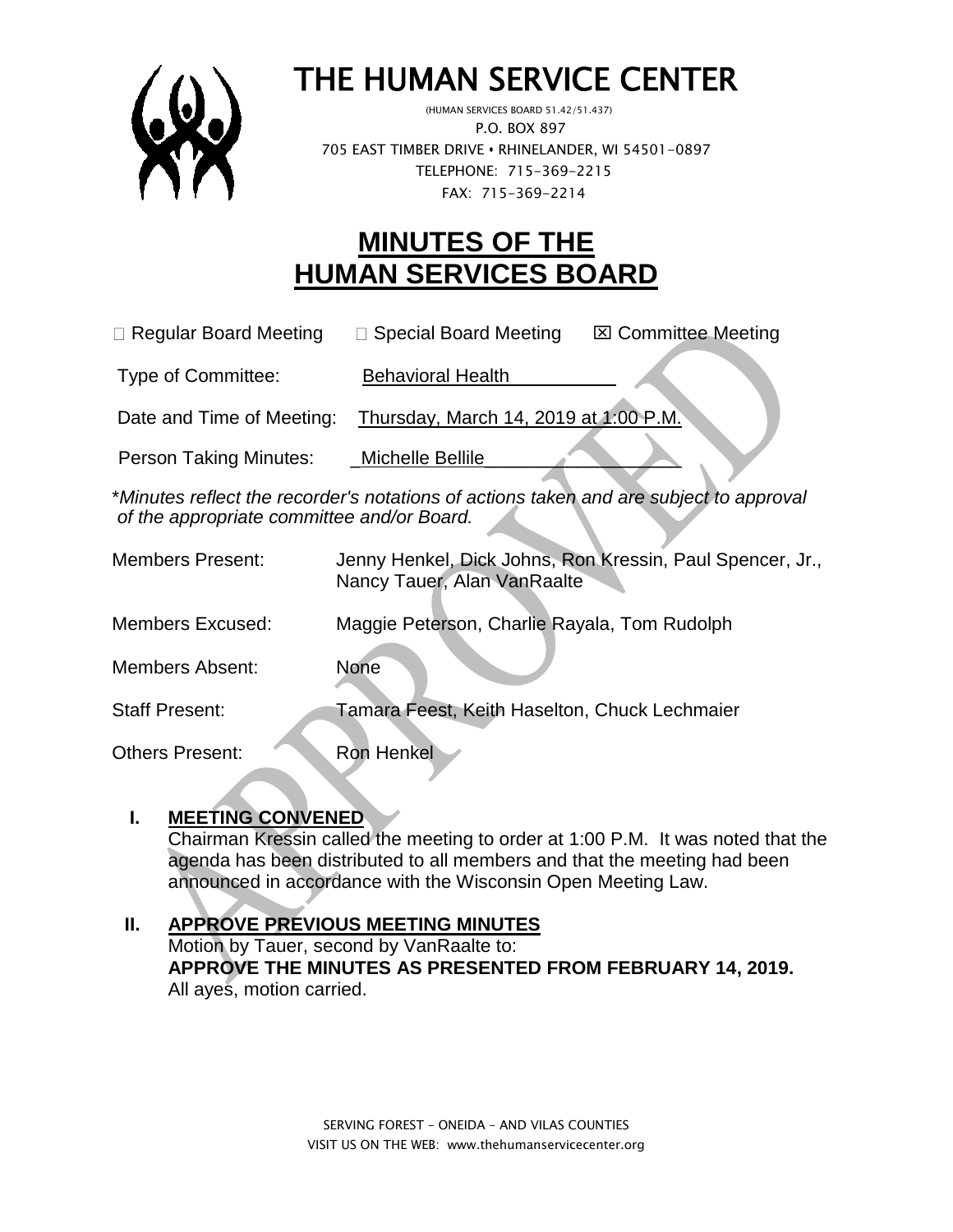#### **III. 2018 BEHAVIORAL HEALTH DEPARTMENT YEAR-END PROJECTION UPDATE**

Haselton discussed the Statement of Activities by Program handout and explained the shift in approach to show true program performance. Haselton noted collections were up, a change in CRS grant funding and the reimbursement process for the CCS program. Haselton discussed the Involuntary Placements (by month) handout, which illustrated the difficulty in projection hospitalization costs. Spencer, Jr., requested for future projection reports the total amount budgeted be added.

#### **IV. VACANCIES AND RECRUITMENT UPDATE**

Lechmaier informed the Committee recruitment efforts continue for the vacant Mental Health Therapist position.

Recruitment efforts are underway to hire a Comprehensive Community Services program Service Facilitator to fill a vacancy left by a Service Facilitator who accepted a position in the Emergency Services Program.

The new Behavioral Health Registered Nurse has started and she has shown willingness to learn.

#### **V. COMPREHENSIVE COMMUNITY SERVICES PROGRAM UPDATE A. Early Serious Mental Illness Grant Update**

Lechmaier discussed the \$25,000.00 Early Serious Mental Illness Grant awarded to The Human Service Center. The grant runs from March 1 – September 30, 2019. The project will utilize approaches to increase engagement and support for youth, young adults and their families experiencing early serious mental illness such as Bi-Polar disorder, Schizophrenia, and Major Depression. Funds from the grant, along with unspent, previously budgeted funds from the vacant Peer Specialist position, will be utilized to fund a Rehabilitation Specialist position.

 **1. Rehabilitation Specialist Job Description: Action Item**  Discussion occurred on the Rehabilitation Specialist job description. Motion by Spencer, Jr., second by VanRaalte to:

**APPROVE THE POSITION DESCRIPTION AS PRESENTED.** All ayes, motion carried.

#### **VI. OUTPATIENT CLINIC UPDATE**

The newly hired Registered Nurse is working on completing her training and is a great addition to the clinic.

The agency was recently informed the contract with Mendota Mental Health Institute for child psychiatry services with Dr. Witkovsky will end on March 22, 2019. Affected families have been notified and referred back to the child's primary physician. Feest and the Committee discussed the shortage of child psychiatrists and potential ways to fill the vacancy.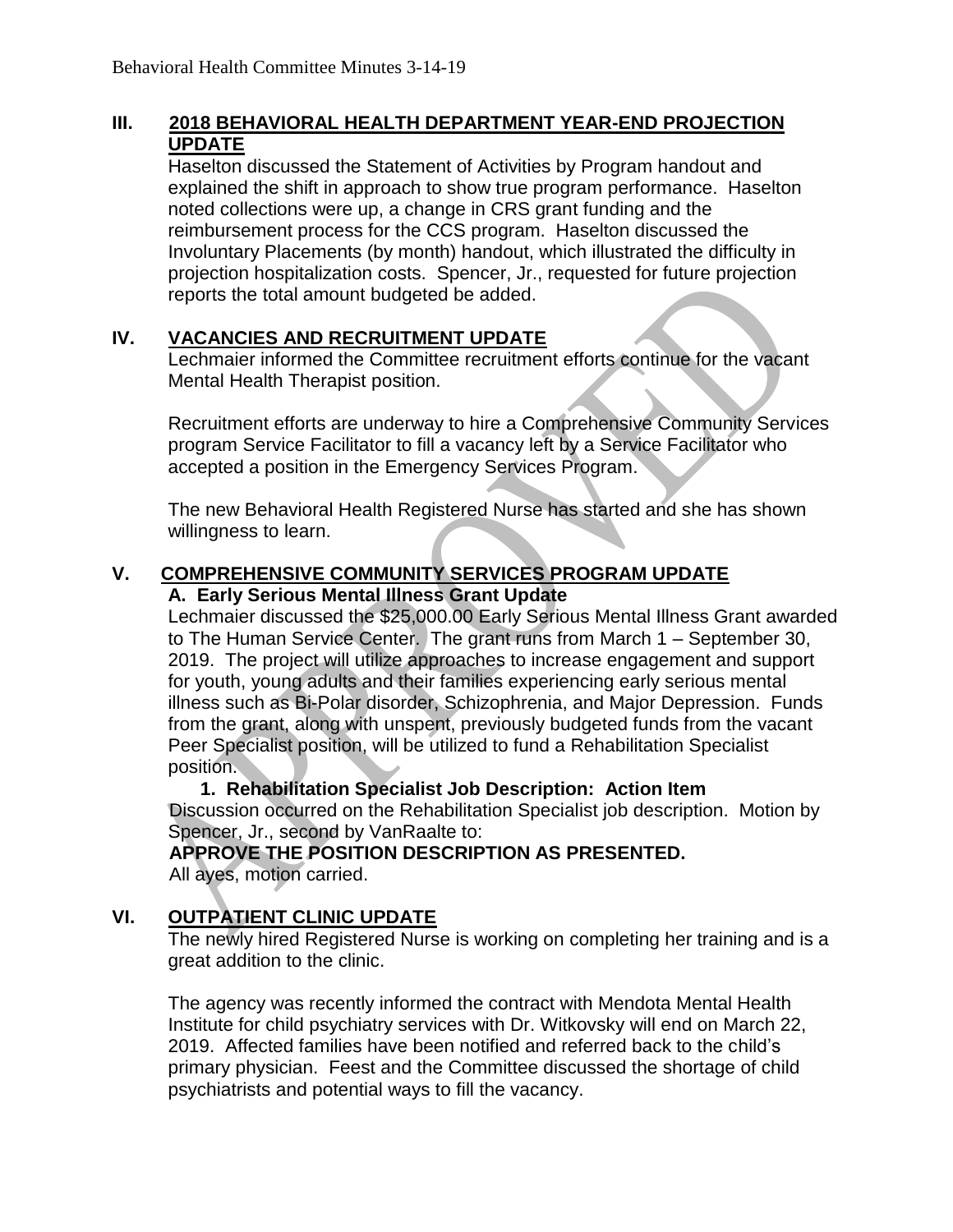## **A. Telehealth Survey**

The Telehealth survey was distributed and discussed. The results from the last quarter were positive.

## **VII. EMERGENCY SERVICES PROGRAM UPDATE**

#### **A. Crisis Bed/Emergency Services Report**

The Crisis Bed utilization report was distributed and discussed. 22 utilization days were reported for February.

#### **B. Crisis Bed Update**

Discussion occurred on KOINONIA reducing their bed capacity from 34 to 16 beds. Lechmaier and Feest discussed potential challenges, capacity concerns and impact of non-utilization. It was requested to add this as an action item for the upcoming Board meeting.

#### **C. High Cost Stepdown from Mendota Update**

Lechmaier provided an update on the high cost placement. Weekly conference calls continue. The Human Service Center has reached out to the Department of Health Services to set-up an additional meeting to review concerns and talk through best options to support the individual. The meeting is scheduled for March 29, 2019. It was suggested to have this item discussed quarterly as there has been no significant change in the situation. Feest informed the Committee due to the complexity of the situation and wavering direction from Mendota, she thought it best to continue to update the Committee.

#### **D. ESP Quality Improvement Grant Update**

Lechmaier informed the Committee that the agency continues to meet with schools on the grant. A total of 23 schools are currently involved in the project to a varying degree.

#### **VIII. KOINONIA RENTAL COST CENTER: ACTION ITEM**

Haselton explained the current process of allocation of rental proceeds. Haselton distributed a handout illustrating the recommended changes. Haselton proposed splitting the rental payment between programs and the newly formed Rental Cost Center. Funds kept in the Rental Cost Center would be earmarked for KOINONIA repairs and maintenance. Any remaining funds at the end of the year would be moved to the general Building Fund at the Board's approval. Haselton discussed the advantages of transparency, consistency with Generally Accepted Accounting Practices (GAAP) and funding of necessary improvements. Feest discussed the impact to the Behavioral Health Department budget. Motion by Spencer, Jr., second by VanRaalte to:

# **CREATE A KOINONIA RENTAL COST CENTER ACCOUNT AND AMMEND THE BUDGET(S) TO REFLECT THE CREATION AND IMPACT.**

All ayes, motion carried.

#### **IX. NEXT MEETING DATE**

Thursday, April 11, 2019 at 1:00 P.M.